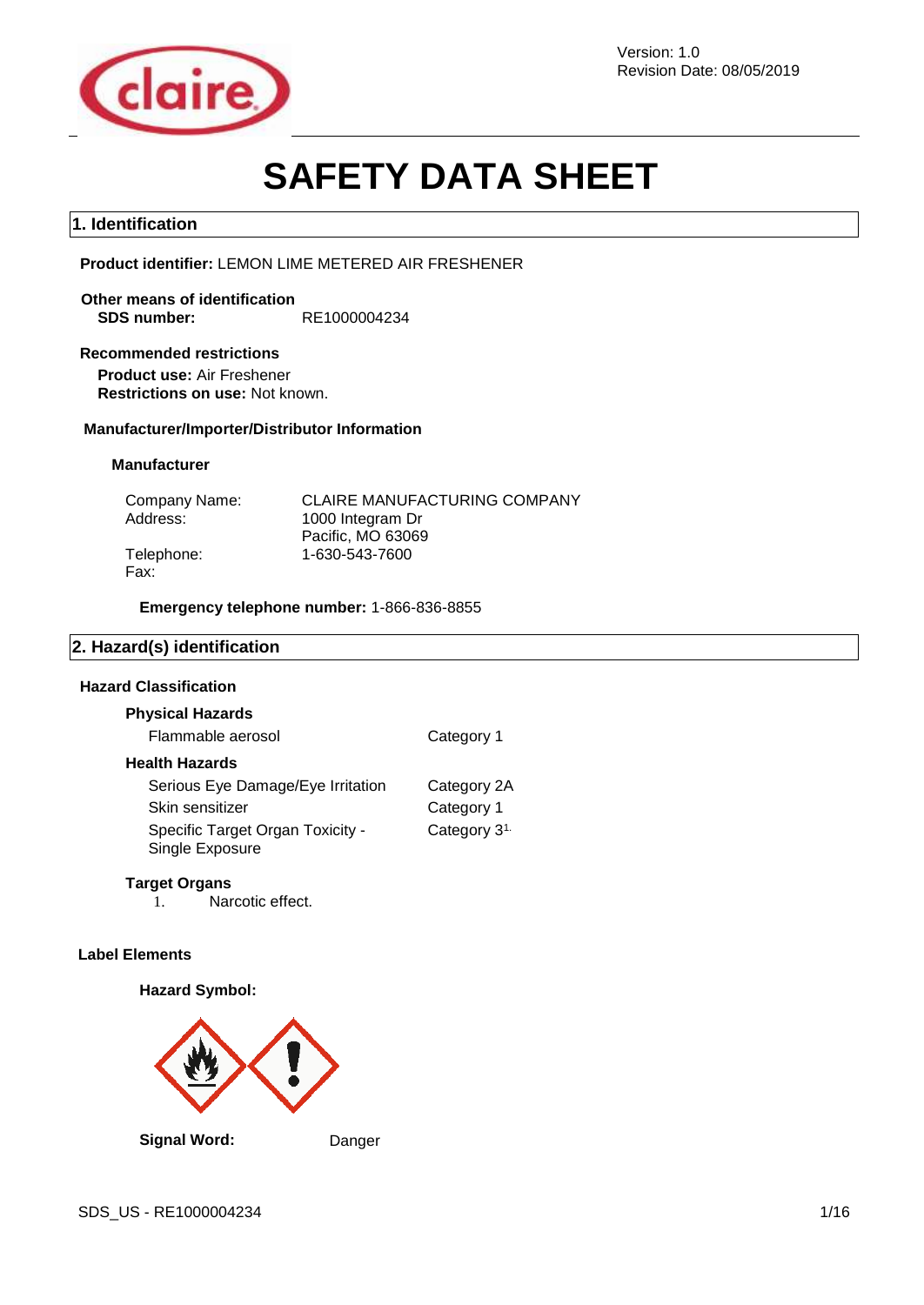

| <b>Hazard Statement:</b>                      | Extremely flammable aerosol.<br>Causes serious eye irritation.<br>May cause an allergic skin reaction.<br>May cause drowsiness or dizziness.                                                                                                                                                                                                                                                                                                                                                                                     |
|-----------------------------------------------|----------------------------------------------------------------------------------------------------------------------------------------------------------------------------------------------------------------------------------------------------------------------------------------------------------------------------------------------------------------------------------------------------------------------------------------------------------------------------------------------------------------------------------|
| <b>Precautionary</b><br><b>Statements</b>     |                                                                                                                                                                                                                                                                                                                                                                                                                                                                                                                                  |
| <b>Prevention:</b>                            | Keep away from heat, hot surfaces, sparks, open flames and other ignition<br>sources. No smoking. Do not spray on an open flame or other ignition<br>source. Do not pierce or burn, even after use. Wash thoroughly after<br>handling. Wear protective gloves/protective clothing/eye protection/face<br>protection. Avoid breathing dust/fume/gas/mist/vapors/spray. Contaminated<br>work clothing should not be allowed out of the workplace. Use only outdoors<br>or in a well-ventilated area.                               |
| <b>Response:</b>                              | IF INHALED: Remove person to fresh air and keep comfortable for<br>breathing. IF IN EYES: Rinse cautiously with water for several minutes.<br>Remove contact lenses, if present and easy to do. Continue rinsing. If eye<br>irritation persists: Get medical advice/attention. IF ON SKIN: Wash with<br>plenty of water/ If skin irritation or rash occurs: Get medical<br>advice/attention. Call a POISON CENTER/doctor if you feel unwell. Specific<br>treatment (see on this label). Wash contaminated clothing before reuse. |
| Storage:                                      | Protect from sunlight. Do not expose to temperatures exceeding<br>50°C/122°F. Store in a well-ventilated place. Keep container tightly closed.<br>Store locked up.                                                                                                                                                                                                                                                                                                                                                               |
| Disposal:                                     | Dispose of contents/container to an appropriate treatment and disposal<br>facility in accordance with applicable laws and regulations, and product<br>characteristics at time of disposal.                                                                                                                                                                                                                                                                                                                                       |
| Hazard(s) not otherwise<br>classified (HNOC): | None.                                                                                                                                                                                                                                                                                                                                                                                                                                                                                                                            |

# **3. Composition/information on ingredients**

#### **Mixtures**

| <b>Chemical Identity</b>                               | <b>CAS number</b> | Content in percent (%)* |
|--------------------------------------------------------|-------------------|-------------------------|
| 2-Propanone                                            | 67-64-1           | $50 - 100\%$            |
| Propane                                                | 74-98-6           | $10 - 20%$              |
| <b>Butane</b>                                          | 106-97-8          | $10 - 20%$              |
| 2,6-Octadienal, 3,7-dimethyl-                          | 5392-40-5         | $0.1 - 1\%$             |
| Terpenes and Terpenoids, lime-oil                      | 68917-71-5        | $0.1 - 1\%$             |
| 2,6-Octadien-1-ol, 3,7-dimethyl-, 1-<br>acetate, (2E)- | 105-87-3          | $0.1 - 1\%$             |

\* All concentrations are percent by weight unless ingredient is a gas. Gas concentrations are in percent by volume.

# **4. First-aid measures**

**Ingestion: Call a POISON CENTER/doctor if you feel unwell. Rinse mouth.** 

**Inhalation:** Move to fresh air.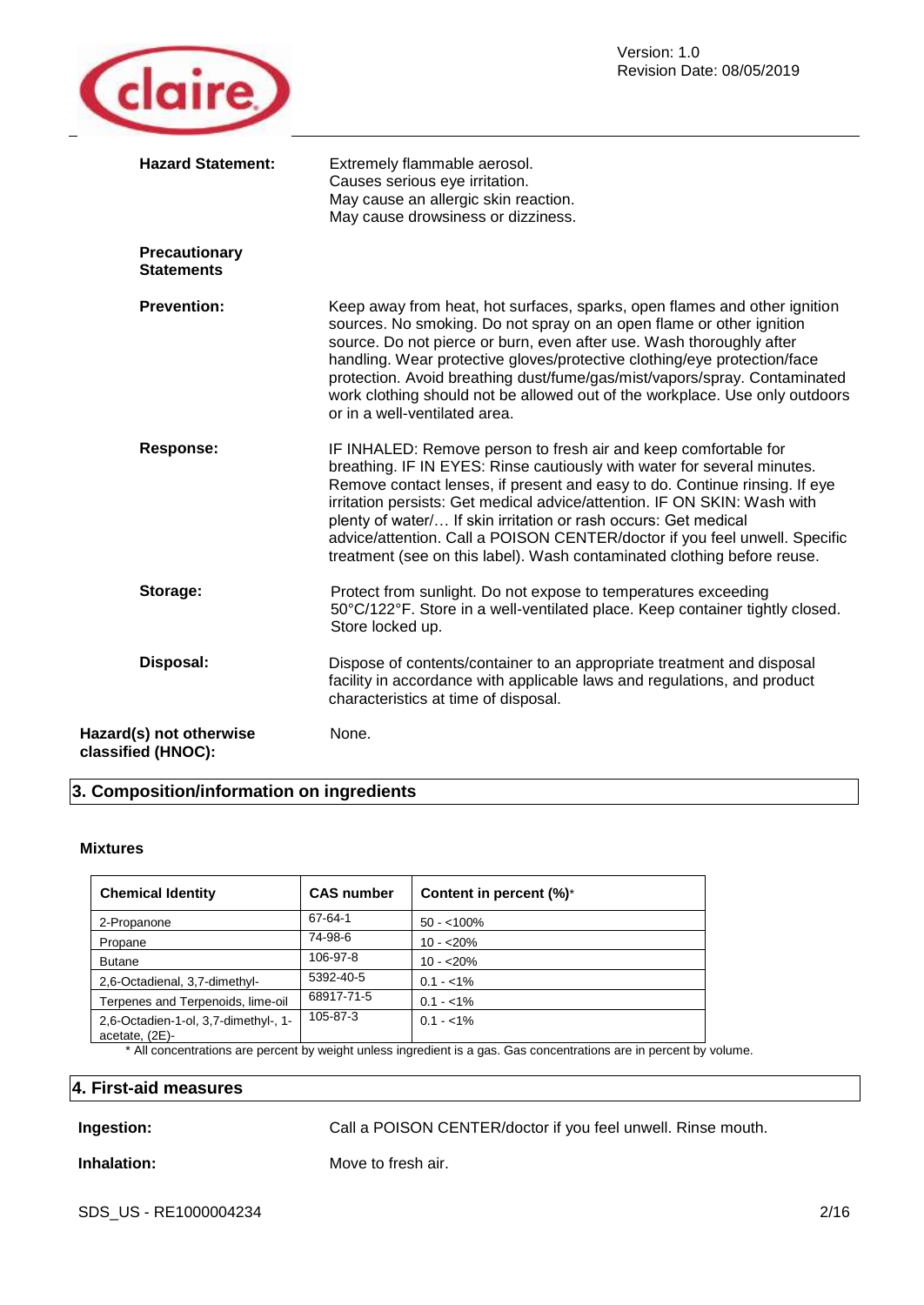

| <b>Skin Contact:</b>                                                              | If skin irritation occurs: Get medical advice/attention. Destroy or thoroughly<br>clean contaminated shoes. Immediately remove contaminated clothing and<br>shoes and wash skin with soap and plenty of water. If skin irritation or an<br>allergic skin reaction develops, get medical attention.                                                                |  |  |
|-----------------------------------------------------------------------------------|-------------------------------------------------------------------------------------------------------------------------------------------------------------------------------------------------------------------------------------------------------------------------------------------------------------------------------------------------------------------|--|--|
| Eye contact:                                                                      | Immediately flush with plenty of water for at least 15 minutes. If easy to do,<br>remove contact lenses. Get medical attention.                                                                                                                                                                                                                                   |  |  |
| Most important symptoms/effects, acute and delayed                                |                                                                                                                                                                                                                                                                                                                                                                   |  |  |
| <b>Symptoms:</b>                                                                  | No data available.                                                                                                                                                                                                                                                                                                                                                |  |  |
| Hazards:                                                                          | No data available.                                                                                                                                                                                                                                                                                                                                                |  |  |
|                                                                                   | Indication of immediate medical attention and special treatment needed                                                                                                                                                                                                                                                                                            |  |  |
| <b>Treatment:</b>                                                                 | No data available.                                                                                                                                                                                                                                                                                                                                                |  |  |
| 5. Fire-fighting measures                                                         |                                                                                                                                                                                                                                                                                                                                                                   |  |  |
| <b>General Fire Hazards:</b>                                                      | Use water spray to keep fire-exposed containers cool. Fight fire from a<br>protected location. Move containers from fire area if you can do so without<br>risk.                                                                                                                                                                                                   |  |  |
| Suitable (and unsuitable) extinguishing media                                     |                                                                                                                                                                                                                                                                                                                                                                   |  |  |
| <b>Suitable extinguishing</b><br>media:                                           | Use fire-extinguishing media appropriate for surrounding materials.                                                                                                                                                                                                                                                                                               |  |  |
| <b>Unsuitable extinguishing</b><br>media:                                         | Do not use water jet as an extinguisher, as this will spread the fire.                                                                                                                                                                                                                                                                                            |  |  |
| Specific hazards arising from<br>the chemical:                                    | Vapors may travel considerable distance to a source of ignition and flash<br>back.                                                                                                                                                                                                                                                                                |  |  |
| Special protective equipment and precautions for firefighters                     |                                                                                                                                                                                                                                                                                                                                                                   |  |  |
| <b>Special fire fighting</b><br>procedures:                                       | No data available.                                                                                                                                                                                                                                                                                                                                                |  |  |
| Special protective equipment<br>for fire-fighters:                                | Firefighters must use standard protective equipment including flame<br>retardant coat, helmet with face shield, gloves, rubber boots, and in<br>enclosed spaces, SCBA.                                                                                                                                                                                            |  |  |
| 6. Accidental release measures                                                    |                                                                                                                                                                                                                                                                                                                                                                   |  |  |
| <b>Personal precautions,</b><br>protective equipment and<br>emergency procedures: | Ventilate closed spaces before entering them. ELIMINATE all ignition<br>sources (no smoking, flares, sparks or flames in immediate area). Keep<br>upwind. See Section 8 of the SDS for Personal Protective Equipment. Do<br>not touch damaged containers or spilled material unless wearing<br>appropriate protective clothing. Keep unauthorized personnel away. |  |  |
| <b>Methods and material for</b><br>containment and cleaning<br>up:                | Absorb spill with vermiculite or other inert material, then place in a container<br>for chemical waste.                                                                                                                                                                                                                                                           |  |  |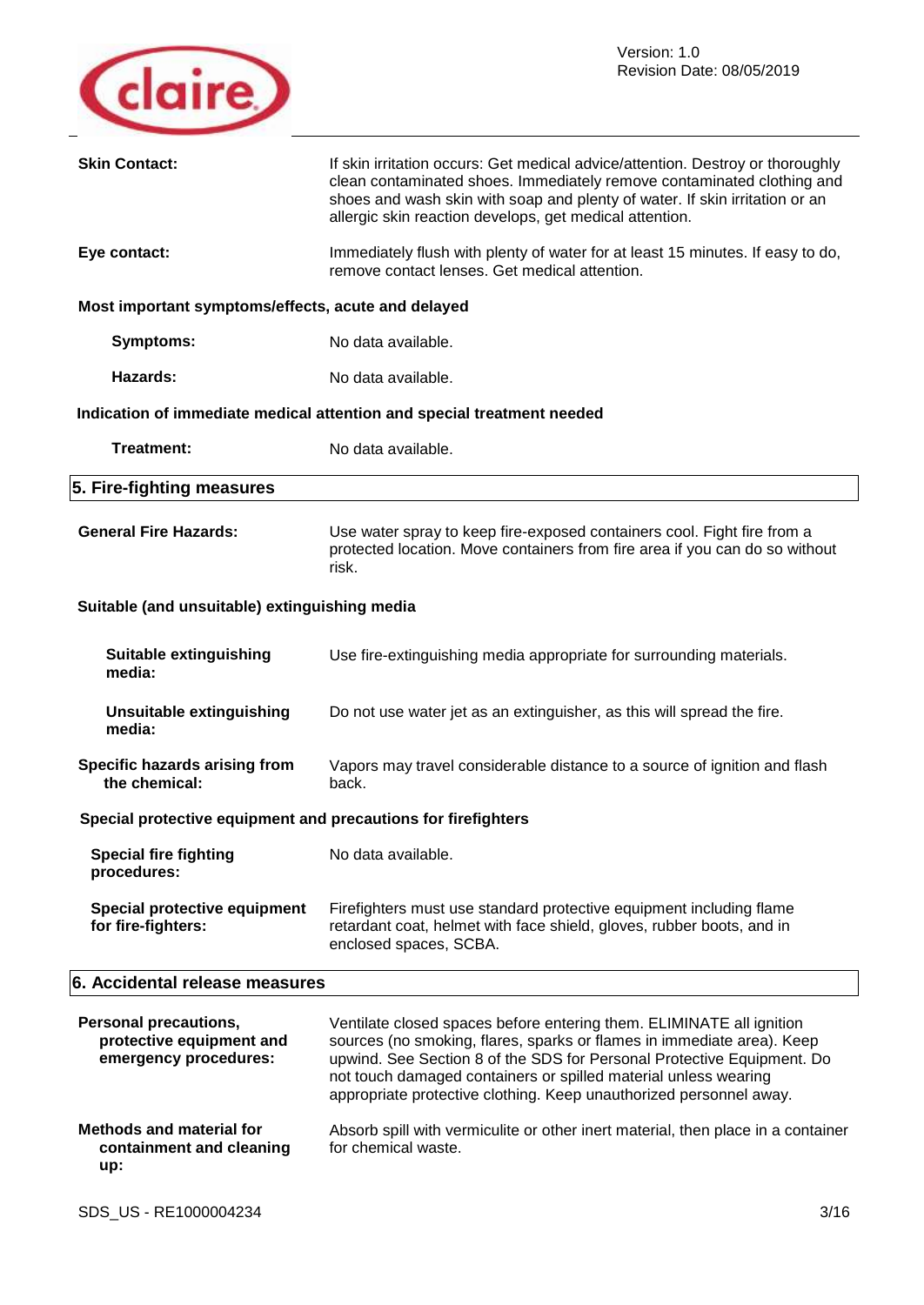

| <b>Notification Procedures:</b><br><b>Environmental Precautions:</b> | Prevent entry into waterways, sewer, basements or confined areas. Stop<br>the flow of material, if this is without risk. ELIMINATE all ignition sources<br>(no smoking, flares, sparks or flames in immediate area). Stop leak if you<br>can do so without risk.<br>Do not contaminate water sources or sewer. Prevent further leakage or<br>spillage if safe to do so. |
|----------------------------------------------------------------------|-------------------------------------------------------------------------------------------------------------------------------------------------------------------------------------------------------------------------------------------------------------------------------------------------------------------------------------------------------------------------|
| 7. Handling and storage                                              |                                                                                                                                                                                                                                                                                                                                                                         |
| Precautions for safe handling:                                       | Avoid contact with eyes. Wash hands thoroughly after handling. Keep away<br>from heat, hot surfaces, sparks, open flames and other ignition sources. No<br>smoking. Do not spray on an open flame or other ignition source. Do not<br>pierce or burn, even after use. Avoid contact with eyes, skin, and clothing.                                                      |
| Conditions for safe storage,<br>including any<br>incompatibilities:  | Pressurized container: protect from sunlight and do not expose to<br>temperatures exceeding 50°C. Do not pierce or burn, even after use.<br>Aerosol Level 3                                                                                                                                                                                                             |

# **8. Exposure controls/personal protection**

# **Control Parameters**

# **Occupational Exposure Limits**

| <b>Chemical Identity</b> | <b>Type</b>    | <b>Exposure Limit Values</b> | <b>Source</b>                                                                                    |
|--------------------------|----------------|------------------------------|--------------------------------------------------------------------------------------------------|
| 2-Propanone              | <b>STEL</b>    | 1,000 ppm 2,400 mg/m3        | US. OSHA Table Z-1-A (29 CFR 1910.1000)<br>(1989)                                                |
|                          | <b>STEL</b>    | 750 ppm 1,780 mg/m3          | US. California Code of Regulations, Title 8,<br>Section 5155. Airborne Contaminants (09<br>2006) |
|                          | PEL            | 1,000 ppm 2,400 mg/m3        | US. OSHA Table Z-1 Limits for Air<br>Contaminants (29 CFR 1910.1000) (02 2006)                   |
|                          | <b>TWA</b>     | $250$ ppm                    | US. ACGIH Threshold Limit Values (03 2015)                                                       |
|                          | <b>TWA</b>     | 750 ppm<br>1,800 mg/m3       | US. OSHA Table Z-1-A (29 CFR 1910.1000)<br>(1989)                                                |
|                          | Ceiling        | 3,000 ppm                    | US. California Code of Regulations, Title 8,<br>Section 5155. Airborne Contaminants (09<br>2006) |
|                          | <b>STEL</b>    | 500 ppm                      | US. ACGIH Threshold Limit Values (03 2015)                                                       |
|                          | <b>TWA PEL</b> | 500 ppm<br>1,200 mg/m3       | US. California Code of Regulations, Title 8,<br>Section 5155. Airborne Contaminants (09<br>2006) |
|                          | <b>REL</b>     | 590 mg/m3<br>250 ppm         | US. NIOSH: Pocket Guide to Chemical<br>Hazards (2005)                                            |
| Propane                  | <b>REL</b>     | $1,000$ ppm<br>1,800 mg/m3   | US. NIOSH: Pocket Guide to Chemical<br>Hazards (2005)                                            |
|                          | PEL            | 1,000 ppm 1,800 mg/m3        | US. OSHA Table Z-1 Limits for Air<br>Contaminants (29 CFR 1910.1000) (02 2006)                   |
|                          | <b>TWA PEL</b> | 1,000 ppm 1,800 mg/m3        | US. California Code of Regulations, Title 8,<br>Section 5155. Airborne Contaminants (09<br>2006) |
|                          | <b>TWA</b>     | 1,000 ppm 1,800 mg/m3        | US. Tennessee. OELs. Occupational Exposure<br>Limits, Table Z1A (06 2008)                        |
|                          | <b>TWA</b>     | 1,000 ppm 1,800 mg/m3        | US. OSHA Table Z-1-A (29 CFR 1910.1000)<br>(1989)                                                |
| <b>Butane</b>            | <b>REL</b>     | 800 ppm 1,900 mg/m3          | US. NIOSH: Pocket Guide to Chemical<br>Hazards (2005)                                            |
|                          | <b>TWA</b>     | 800 ppm 1,900 mg/m3          | US. Tennessee. OELs. Occupational Exposure<br>Limits, Table Z1A (06 2008)                        |
|                          | <b>STEL</b>    | 1,000 ppm                    | US. ACGIH Threshold Limit Values (03 2018)                                                       |
|                          | <b>TWA</b>     | 1,900 mg/m3<br>800 ppm       | US. OSHA Table Z-1-A (29 CFR 1910.1000)<br>(1989)                                                |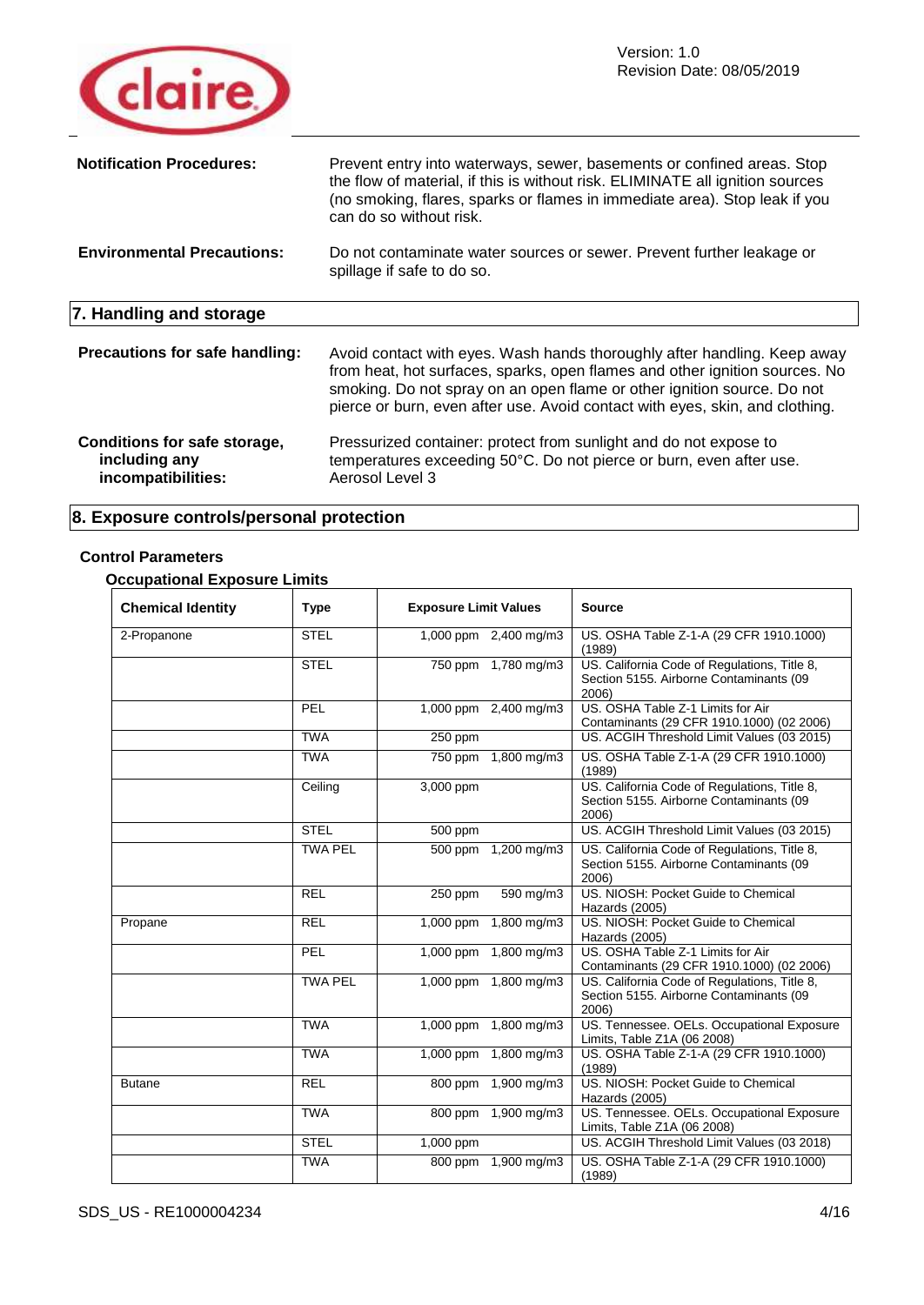

|                                                                                     | AN ESL         |                     | 3,000 ppb                     | US. Texas. Effects Screening Levels (Texas                                                       |
|-------------------------------------------------------------------------------------|----------------|---------------------|-------------------------------|--------------------------------------------------------------------------------------------------|
|                                                                                     |                |                     |                               | Commission on Environmental Quality) (11<br>2016)                                                |
|                                                                                     | AN ESL         |                     | $7,100 \mu g/m3$              | US. Texas. Effects Screening Levels (Texas<br>Commission on Environmental Quality) (11<br>2016)  |
|                                                                                     | <b>TWA PEL</b> | 800 ppm 1,900 mg/m3 |                               | US. California Code of Regulations, Title 8,<br>Section 5155. Airborne Contaminants (09<br>2006) |
|                                                                                     | <b>ST ESL</b>  |                     | 66,000<br>$\mu$ g/m3          | US. Texas. Effects Screening Levels (Texas<br>Commission on Environmental Quality) (11<br>2016)  |
|                                                                                     | ST ESL         |                     | 28,000 ppb                    | US. Texas. Effects Screening Levels (Texas<br>Commission on Environmental Quality) (11<br>2016)  |
| 2,6-Octadienal, 3,7-dimethyl-<br>- Inhalable fraction and<br>vapor.                 | <b>TWA</b>     | 5 ppm               |                               | US. ACGIH Threshold Limit Values (01 2010)                                                       |
| 2,6-Octadienal, 3,7-dimethyl-                                                       | ST ESL         |                     | 50 ppb                        | US. Texas. Effects Screening Levels (Texas<br>Commission on Environmental Quality) (11<br>2016)  |
|                                                                                     | <b>ST ESL</b>  |                     | 310 µg/m3                     | US. Texas. Effects Screening Levels (Texas<br>Commission on Environmental Quality) (11<br>2016)  |
|                                                                                     | AN ESL         |                     | $31 \mu g/m3$                 | US. Texas. Effects Screening Levels (Texas<br>Commission on Environmental Quality) (11<br>2016)  |
|                                                                                     | AN ESL         |                     | 5 ppb                         | US. Texas. Effects Screening Levels (Texas<br>Commission on Environmental Quality) (11<br>2016)  |
| Ethanol, 2,2',2"-nitrilotris-                                                       | <b>TWA PEL</b> |                     | $5 \overline{\mathrm{mg}}$ m3 | US. California Code of Regulations, Title 8,<br>Section 5155. Airborne Contaminants (09<br>2006) |
|                                                                                     | <b>ST ESL</b>  |                     | 50 µg/m3                      | US. Texas. Effects Screening Levels (Texas<br>Commission on Environmental Quality) (11<br>2016)  |
|                                                                                     | <b>TWA</b>     |                     | $5 \text{ mg/m}$ 3            | US. ACGIH Threshold Limit Values (2008)                                                          |
|                                                                                     | AN ESL         |                     | $5 \mu g/m3$                  | US. Texas. Effects Screening Levels (Texas<br>Commission on Environmental Quality) (11<br>2016)  |
| Phenol, 2,6-bis(1,1-<br>dimethylethyl)-4-methyl-                                    | <b>TWA</b>     |                     | $10$ mg/m $3$                 | US. OSHA Table Z-1-A (29 CFR 1910.1000)<br>(1989)                                                |
|                                                                                     | <b>TWA</b>     |                     | $10$ mg/m $3$                 | US. Tennessee. OELs. Occupational Exposure<br>Limits, Table Z1A (06 2008)                        |
| Phenol, 2,6-bis(1,1-<br>dimethylethyl)-4-methyl- -<br>Inhalable fraction and vapor. | <b>TWA</b>     |                     | $2 \overline{\text{mg}}$ /m3  | US. ACGIH Threshold Limit Values (2008)                                                          |
| Phenol, 2,6-bis(1,1-<br>dimethylethyl)-4-methyl-                                    | <b>REL</b>     |                     |                               | 10 mg/m3   US. NIOSH: Pocket Guide to Chemical<br>Hazards (2005)                                 |
|                                                                                     | <b>TWA PEL</b> |                     | 10 mg/m3                      | US. California Code of Regulations, Title 8,<br>Section 5155. Airborne Contaminants (02<br>2012) |
| Ethanol, 2,2'-iminobis-                                                             | <b>REL</b>     | 3 ppm               | $15 \text{ mg/m}$             | US. NIOSH: Pocket Guide to Chemical<br>Hazards (2005)                                            |
|                                                                                     | AN ESL         |                     | $7 \mu g/m3$                  | US. Texas. Effects Screening Levels (Texas<br>Commission on Environmental Quality) (11<br>2016)  |
|                                                                                     | <b>TWA</b>     | 3 ppm               | $15 \,\mathrm{mg/m}$          | US. OSHA Table Z-1-A (29 CFR 1910.1000)<br>(1989)                                                |
|                                                                                     | <b>TWA PEL</b> | $0.46$ ppm          | $2 \,\mathrm{mg/m}$           | US. California Code of Regulations, Title 8,<br>Section 5155. Airborne Contaminants (09<br>2006) |
|                                                                                     | ST ESL         |                     | $97 \mu g/m3$                 | US. Texas. Effects Screening Levels (Texas<br>Commission on Environmental Quality) (11<br>2016)  |
| Ethanol, 2,2'-iminobis- -<br>Inhalable fraction and vapor.                          | <b>TWA</b>     |                     | 1 $mg/m3$                     | US. ACGIH Threshold Limit Values (2009)                                                          |
| Ethanol, 2,2'-iminobis-                                                             | <b>TWA</b>     | 3 ppm               | $15 \text{ mg/m}$             | US. Tennessee. OELs. Occupational Exposure<br>Limits, Table Z1A (06 2008)                        |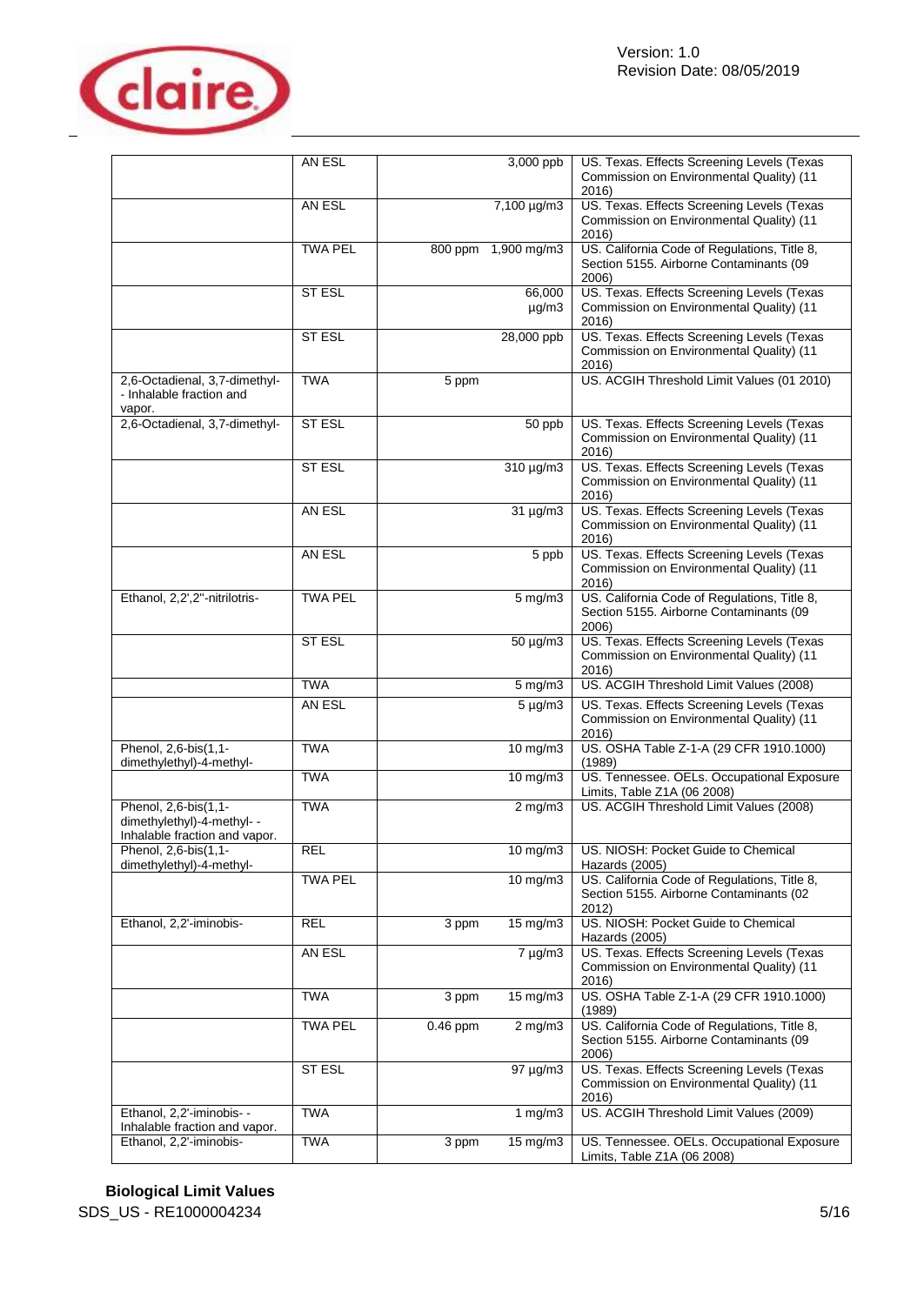

|                                                                                                                                                                                                                                | <b>Chemical Identity</b>                                                                                                                                                                                                                                                                                                                                                                                                                                                                                                                                                                                      | <b>Exposure Limit Values</b>                                                                                                                                                                   | <b>Source</b>       |
|--------------------------------------------------------------------------------------------------------------------------------------------------------------------------------------------------------------------------------|---------------------------------------------------------------------------------------------------------------------------------------------------------------------------------------------------------------------------------------------------------------------------------------------------------------------------------------------------------------------------------------------------------------------------------------------------------------------------------------------------------------------------------------------------------------------------------------------------------------|------------------------------------------------------------------------------------------------------------------------------------------------------------------------------------------------|---------------------|
|                                                                                                                                                                                                                                | 2-Propanone (acetone:<br>Sampling time: End of shift.)                                                                                                                                                                                                                                                                                                                                                                                                                                                                                                                                                        | 25 mg/l (Urine)                                                                                                                                                                                | ACGIH BEL (03 2015) |
|                                                                                                                                                                                                                                | <b>Appropriate Engineering</b><br><b>Controls</b>                                                                                                                                                                                                                                                                                                                                                                                                                                                                                                                                                             | No data available.                                                                                                                                                                             |                     |
|                                                                                                                                                                                                                                |                                                                                                                                                                                                                                                                                                                                                                                                                                                                                                                                                                                                               | Individual protection measures, such as personal protective equipment                                                                                                                          |                     |
|                                                                                                                                                                                                                                | <b>General information:</b><br>Provide easy access to water supply and eye wash facilities. Good general<br>ventilation (typically 10 air changes per hour) should be used. Ventilation<br>rates should be matched to conditions. If applicable, use process<br>enclosures, local exhaust ventilation, or other engineering controls to<br>maintain airborne levels below recommended exposure limits. If exposure<br>limits have not been established, maintain airborne levels to an acceptable<br>level. If exposure limits have not been established, maintain airborne levels<br>to an acceptable level. |                                                                                                                                                                                                |                     |
|                                                                                                                                                                                                                                | <b>Eye/face protection:</b>                                                                                                                                                                                                                                                                                                                                                                                                                                                                                                                                                                                   | Wear safety glasses with side shields (or goggles).                                                                                                                                            |                     |
|                                                                                                                                                                                                                                | <b>Skin Protection</b><br><b>Hand Protection:</b>                                                                                                                                                                                                                                                                                                                                                                                                                                                                                                                                                             | No data available.                                                                                                                                                                             |                     |
|                                                                                                                                                                                                                                | Other:                                                                                                                                                                                                                                                                                                                                                                                                                                                                                                                                                                                                        | Wear chemical-resistant gloves, footwear, and protective clothing<br>appropriate for the risk of exposure. Contact health and safety professional<br>or manufacturer for specific information. |                     |
|                                                                                                                                                                                                                                | <b>Respiratory Protection:</b>                                                                                                                                                                                                                                                                                                                                                                                                                                                                                                                                                                                | In case of inadequate ventilation use suitable respirator. Seek advice from<br>local supervisor.                                                                                               |                     |
| Avoid contact with eyes. Observe good industrial hygiene practices. When<br><b>Hygiene measures:</b><br>using do not smoke. Contaminated work clothing should not be allowed out<br>of the workplace. Avoid contact with skin. |                                                                                                                                                                                                                                                                                                                                                                                                                                                                                                                                                                                                               |                                                                                                                                                                                                |                     |

# **9. Physical and chemical properties**

# **Appearance**

| <b>Physical state:</b>                                | liquid             |
|-------------------------------------------------------|--------------------|
| Form:                                                 | Spray Aerosol      |
| Color:                                                | No data available. |
| Odor:                                                 | No data available. |
| Odor threshold:                                       | No data available. |
| pH:                                                   | No data available. |
| <b>Melting point/freezing point:</b>                  | No data available. |
| Initial boiling point and boiling range:              | No data available. |
| <b>Flash Point:</b>                                   | $-104.44 °C$       |
| <b>Evaporation rate:</b>                              | No data available. |
| Flammability (solid, gas):                            | No data available. |
| Upper/lower limit on flammability or explosive limits |                    |
| Flammability limit - upper (%):                       | No data available. |
| Flammability limit - lower (%):                       | No data available. |
| Explosive limit - upper (%):                          | No data available. |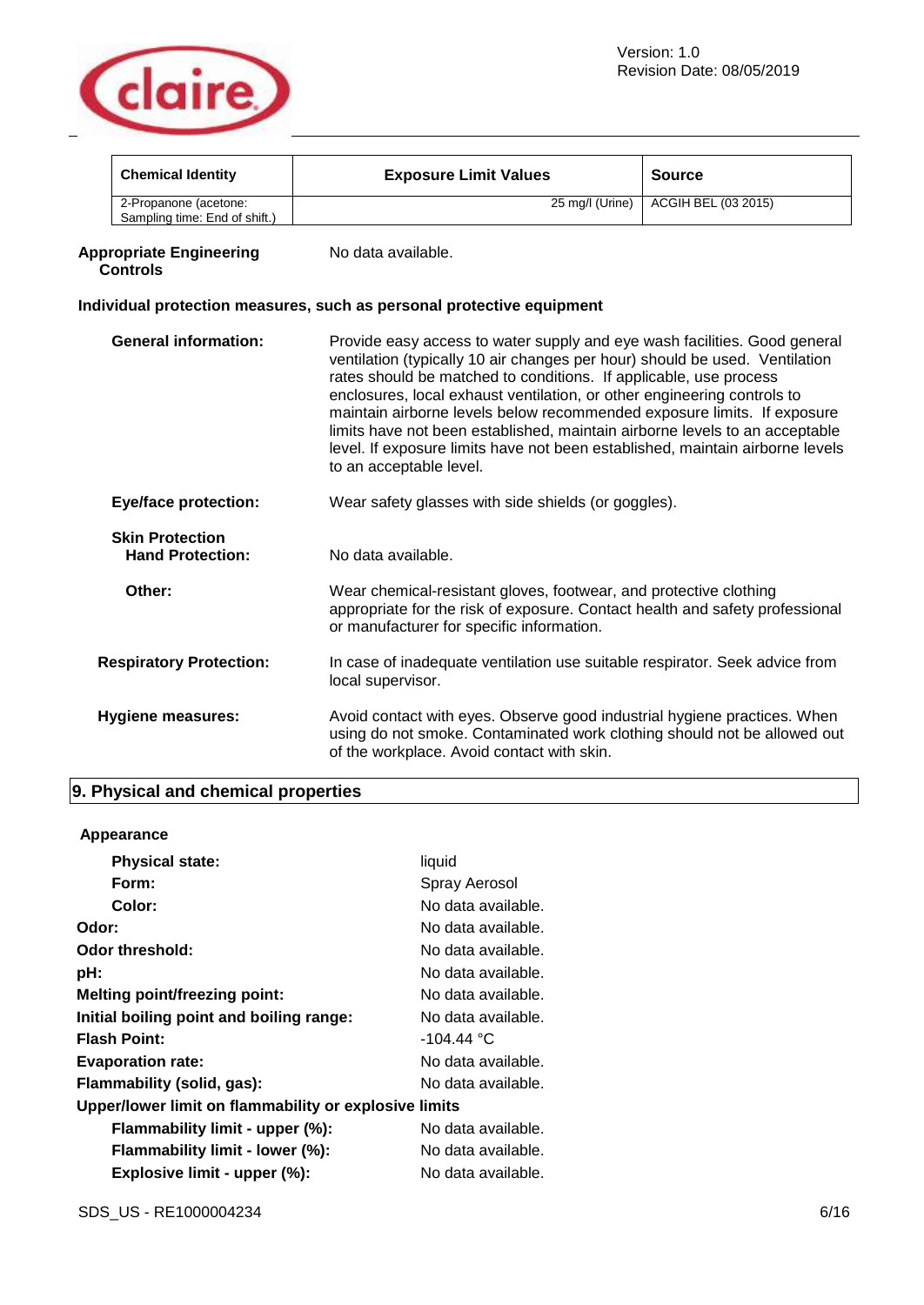Revision Date: 08/05/2019



| Explosive limit - lower (%):             | No data available.                    |
|------------------------------------------|---------------------------------------|
| Vapor pressure:                          | 3,102.6408 - 4,481.5922 hPa $(20 °C)$ |
| Vapor density:                           | No data available.                    |
| Density:                                 | No data available.                    |
| <b>Relative density:</b>                 | No data available.                    |
| Solubility(ies)                          |                                       |
| <b>Solubility in water:</b>              | No data available.                    |
| <b>Solubility (other):</b>               | No data available.                    |
| Partition coefficient (n-octanol/water): | No data available.                    |
| <b>Auto-ignition temperature:</b>        | No data available.                    |
| <b>Decomposition temperature:</b>        | No data available.                    |
| <b>Viscosity:</b>                        | No data available.                    |

# **10. Stability and reactivity**

| <b>Reactivity:</b>                            | No data available.                          |
|-----------------------------------------------|---------------------------------------------|
| <b>Chemical Stability:</b>                    | Material is stable under normal conditions. |
| <b>Possibility of hazardous</b><br>reactions: | No data available.                          |
| Conditions to avoid:                          | Avoid heat or contamination.                |
| <b>Incompatible Materials:</b>                | No data available.                          |
| <b>Hazardous Decomposition</b><br>Products:   | No data available.                          |

# **11. Toxicological information**

| Information on likely routes of exposure |                    |
|------------------------------------------|--------------------|
| Inhalation:                              | No data available. |

| <b>Skin Contact:</b> | No data available. |
|----------------------|--------------------|
| Eye contact:         | No data available. |
| Ingestion:           | No data available. |
|                      |                    |

# **Symptoms related to the physical, chemical and toxicological characteristics**

| Inhalation:          | No data available. |
|----------------------|--------------------|
| <b>Skin Contact:</b> | No data available. |
| Eye contact:         | No data available. |

**Ingestion:** No data available.

# **Information on toxicological effects**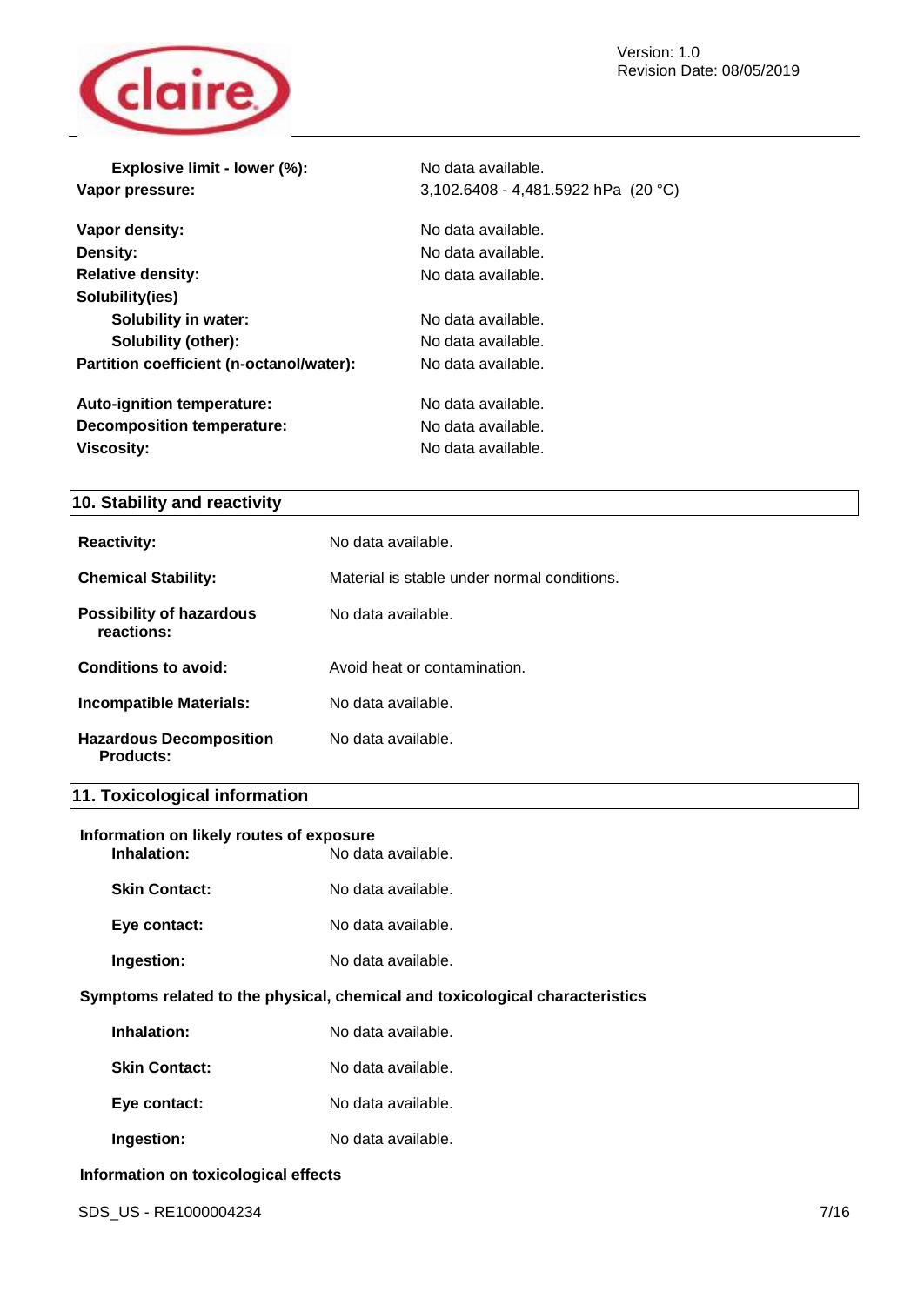

# **Acute toxicity (list all possible routes of exposure)**

| Oral<br><b>Product:</b>                                      | Not classified for acute toxicity based on available data. |  |
|--------------------------------------------------------------|------------------------------------------------------------|--|
| Specified substance(s):<br>2-Propanone                       | LD 50 (Rat): 5,800 mg/kg                                   |  |
| 2,6-Octadienal, 3,7-<br>dimethyl-                            | LD 50 (Rat): 6,800 mg/kg                                   |  |
| Terpenes and<br>Terpenoids, lime-oil                         | LD 50: 4,367 mg/kg                                         |  |
| 2,6-Octadien-1-ol, 3,7-<br>dimethyl-, 1-acetate,<br>$(2E)$ - | LD 50 (Rat): 6,330 mg/kg                                   |  |
| <b>Dermal</b><br><b>Product:</b>                             | Not classified for acute toxicity based on available data. |  |
| Specified substance(s):<br>2-Propanone                       | LD 50 (Rabbit): $> 7,426$ mg/kg                            |  |
| 2,6-Octadienal, 3,7-<br>dimethyl-                            | LD 50 (Rat): $> 2,000$ mg/kg                               |  |
| Terpenes and<br>Terpenoids, lime-oil                         | LD $50:$ > 2,000 mg/kg                                     |  |
| 2,6-Octadien-1-ol, 3,7-<br>dimethyl-, 1-acetate,<br>$(2E) -$ | LD $50:$ > 2,000 mg/kg                                     |  |
| <b>Inhalation</b><br><b>Product:</b>                         | Not classified for acute toxicity based on available data. |  |
| Specified substance(s):<br>2-Propanone                       | LC 50 (Rat): 50.1 mg/l<br>$LC 50:$ > 5 mg/l                |  |
| Propane                                                      | LC 50 (Mouse): 1,237 mg/l                                  |  |
| <b>Butane</b>                                                | LC 50 (Mouse): 1,237 mg/l                                  |  |
| 2,6-Octadienal, 3,7-<br>dimethyl-                            | $LC 50: > 20$ mg/l<br>$LC 50:$ > 5 mg/l                    |  |
| Terpenes and<br>Terpenoids, lime-oil                         | $LC 50:$ > 5 mg/l<br>$LC$ 50: $>$ 20 mg/l                  |  |
| 2,6-Octadien-1-ol, 3,7-<br>dimethyl-, 1-acetate,<br>$(2E)$ - | $LC 50: > 20$ mg/l                                         |  |
| <b>Repeated dose toxicity</b><br><b>Product:</b>             | No data available.                                         |  |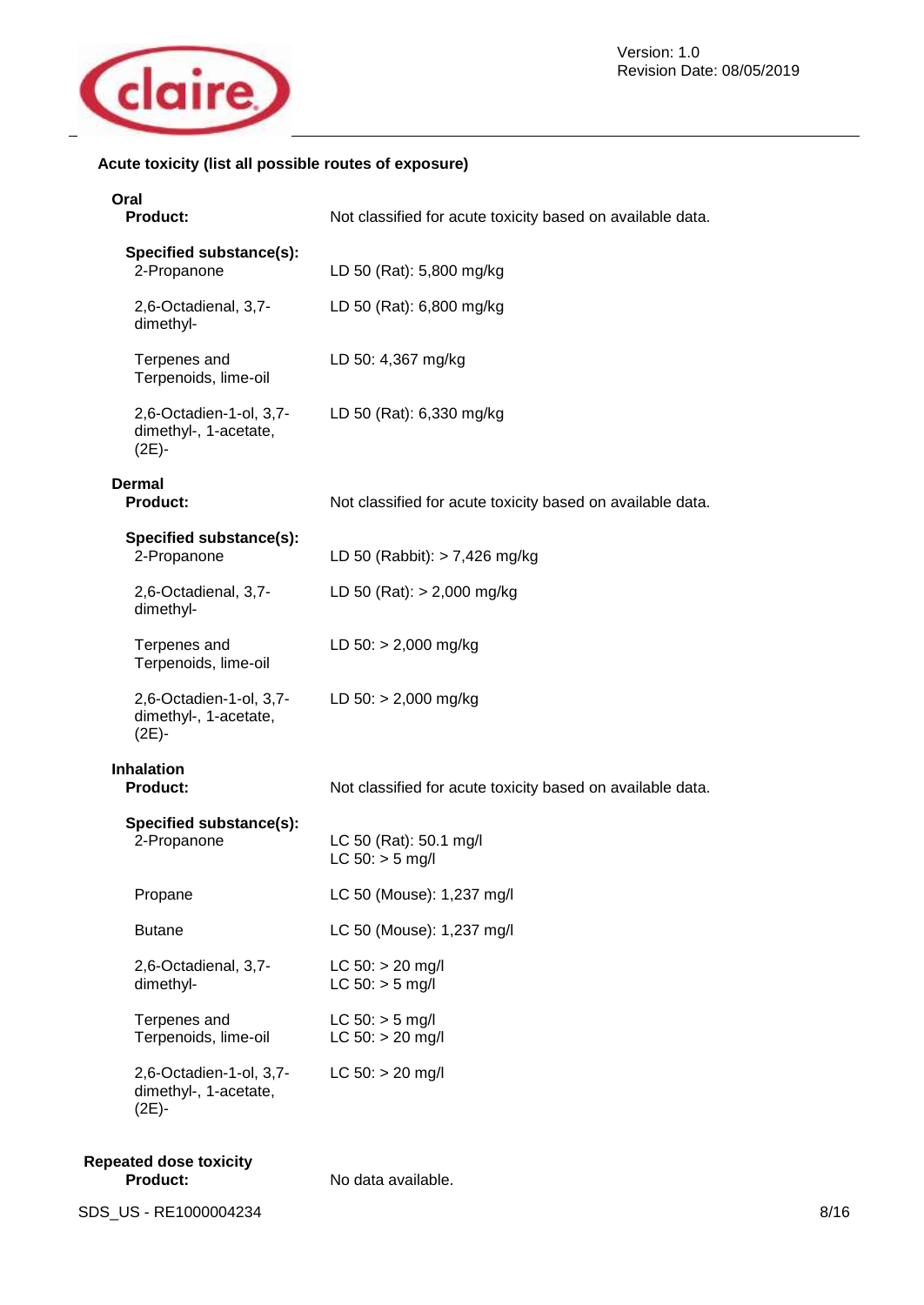

| Specified substance(s):                                                                                      |                                                                                                                                |  |
|--------------------------------------------------------------------------------------------------------------|--------------------------------------------------------------------------------------------------------------------------------|--|
| 2-Propanone                                                                                                  | NOAEL (Rat(Male), Oral, 13 Weeks): 10,000 ppm(m) Oral Experimental                                                             |  |
| Propane                                                                                                      | result, Key study<br>NOAEL (Rat(Female, Male), Inhalation, >= 28 d): 4,000 ppm(m) Inhalation<br>Experimental result, Key study |  |
|                                                                                                              | LOAEL (Rat(Female, Male), Inhalation, >= 28 d): 12,000 ppm(m) Inhalation                                                       |  |
|                                                                                                              | Experimental result, Key study                                                                                                 |  |
| <b>Butane</b>                                                                                                | NOAEL (Rat(Female, Male), Inhalation, >= 28 d): 4,000 ppm(m) Inhalation<br>Experimental result, Key study                      |  |
|                                                                                                              | LOAEL (Rat(Female, Male), Inhalation, >= 28 d): 12,000 ppm(m) Inhalation                                                       |  |
| 2,6-Octadienal, 3,7-                                                                                         | Experimental result, Key study<br>LOAEL (Rat(Female, Male), Oral, 104 - 105 Weeks): 210 mg/kg Oral                             |  |
| dimethyl-                                                                                                    | Experimental result, Key study                                                                                                 |  |
|                                                                                                              | LOAEL (Rat(Female), Oral, 14 Weeks): 335 mg/kg Oral Experimental result,<br>Key study                                          |  |
| 2,6-Octadien-1-ol, 3,7-                                                                                      | NOAEL (Rat(Female, Male), Oral, 13 Weeks): 2,000 mg/kg Oral                                                                    |  |
| dimethyl-, 1-acetate,                                                                                        | Experimental result, Weight of Evidence study                                                                                  |  |
| (2E)-                                                                                                        | NOAEL (Mouse(Female, Male), Oral, 13 Weeks): 1,000 mg/kg Oral<br>Experimental result, Weight of Evidence study                 |  |
|                                                                                                              |                                                                                                                                |  |
| <b>Skin Corrosion/Irritation</b><br><b>Product:</b>                                                          | No data available.                                                                                                             |  |
|                                                                                                              |                                                                                                                                |  |
| Specified substance(s):                                                                                      |                                                                                                                                |  |
| 2-Propanone                                                                                                  | in vivo (Rabbit): Not irritant Experimental result, Supporting study                                                           |  |
| 2,6-Octadien-1-ol, 3,7-                                                                                      | in vivo (Rabbit): Irritating Read-across from supporting substance (structural                                                 |  |
| dimethyl-, 1-acetate,                                                                                        | analogue or surrogate), Weight of Evidence study                                                                               |  |
| $(2E) -$                                                                                                     |                                                                                                                                |  |
| <b>Serious Eye Damage/Eye Irritation</b>                                                                     |                                                                                                                                |  |
| <b>Product:</b>                                                                                              | No data available.                                                                                                             |  |
| Specified substance(s):                                                                                      |                                                                                                                                |  |
| 2-Propanone                                                                                                  | Irritating.                                                                                                                    |  |
|                                                                                                              | Rabbit, 24 hrs: Minimum grade of severe eye irritant                                                                           |  |
| <b>Respiratory or Skin Sensitization</b>                                                                     |                                                                                                                                |  |
| Product:                                                                                                     | No data available.                                                                                                             |  |
| Specified substance(s):                                                                                      |                                                                                                                                |  |
| 2-Propanone                                                                                                  | Skin sensitization:, in vivo (Guinea pig): Non sensitising                                                                     |  |
| Carcinogenicity                                                                                              |                                                                                                                                |  |
| <b>Product:</b>                                                                                              | No data available.                                                                                                             |  |
| IARC Monographs on the Evaluation of Carcinogenic Risks to Humans:<br>No carcinogenic components identified  |                                                                                                                                |  |
| US. National Toxicology Program (NTP) Report on Carcinogens:<br>No carcinogenic components identified        |                                                                                                                                |  |
| US. OSHA Specifically Regulated Substances (29 CFR 1910.1001-1050):<br>No carcinogenic components identified |                                                                                                                                |  |
| <b>Germ Cell Mutagenicity</b>                                                                                |                                                                                                                                |  |
|                                                                                                              |                                                                                                                                |  |

SDS\_US - RE1000004234 9/16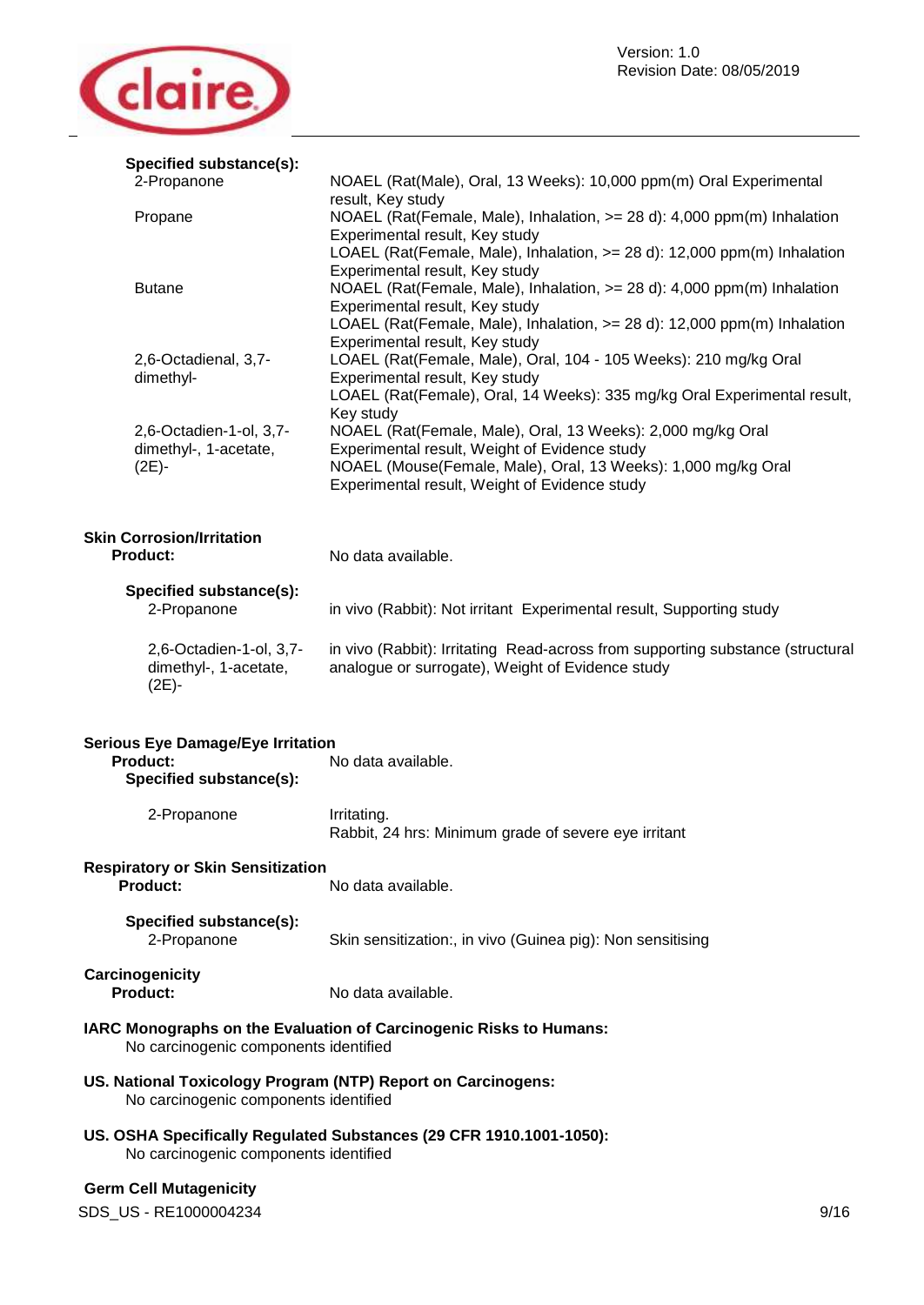

| In vitro<br>Product:                                                                        | No data available.                                                       |  |
|---------------------------------------------------------------------------------------------|--------------------------------------------------------------------------|--|
| In vivo<br><b>Product:</b>                                                                  | No data available.                                                       |  |
| <b>Reproductive toxicity</b><br>Product:                                                    | No data available.                                                       |  |
| <b>Specific Target Organ Toxicity - Single Exposure</b>                                     |                                                                          |  |
| Product:                                                                                    | No data available.                                                       |  |
| Specified substance(s):<br>2-Propanone                                                      | Inhalation - vapor: Narcotic effect. - Category 3 with narcotic effects. |  |
| <b>Specific Target Organ Toxicity - Repeated Exposure</b><br>Product:<br>No data available. |                                                                          |  |
| <b>Target Organs</b><br>Specific Target Organ Toxicity - Single Exposure: Narcotic effect.  |                                                                          |  |
| <b>Aspiration Hazard</b><br>Product:                                                        | No data available.                                                       |  |
| Other effects:                                                                              | No data available.                                                       |  |

# **12. Ecological information**

# **Ecotoxicity:**

# **Acute hazards to the aquatic environment:**

| Fish<br><b>Product:</b>                          | No data available.                                                                                                              |       |
|--------------------------------------------------|---------------------------------------------------------------------------------------------------------------------------------|-------|
| Specified substance(s):<br>2-Propanone           | LC 50 (Oncorhynchus mykiss, 96 h): 5,540 mg/l Experimental result, Key<br>study                                                 |       |
| Propane                                          | LC 50 (Various, 96 h): 147.54 mg/l QSAR QSAR, Key study                                                                         |       |
| <b>Butane</b>                                    | LC 50 (Various, 96 h): 147.54 mg/l QSAR QSAR, Key study                                                                         |       |
| 2,6-Octadienal, 3,7-<br>dimethyl-                | LC 50 (Leuciscus idus, 96 h): 6.78 mg/l Experimental result, Key study                                                          |       |
| Terpenes and<br>Terpenoids, lime-oil             | LC 50 (96 h): 18 mg/l                                                                                                           |       |
| 2,6-Octadien-1-ol, 3,7-<br>dimethyl-, 1-acetate, | LC 50 (Leuciscus idus, 96 h): 68.12 mg/l Read-across from supporting<br>substance (structural analogue or surrogate), Key study |       |
| SDS US - RE1000004234                            |                                                                                                                                 | 10/16 |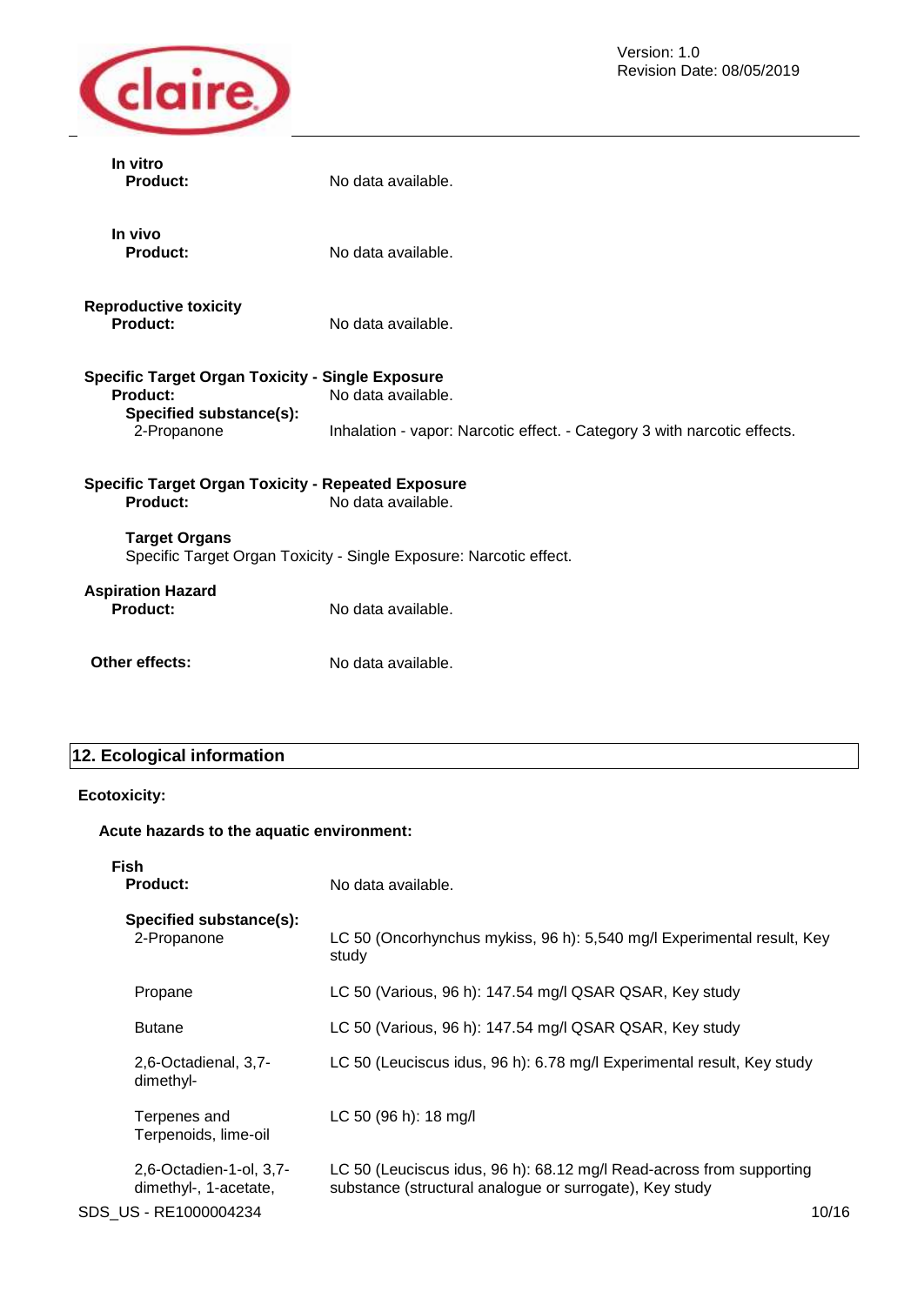

| $(2E) -$                                                        | LC 100 (Leuciscus idus, 96 h): 100 mg/l Read-across from supporting<br>substance (structural analogue or surrogate), Key study<br>LC 0 (Leuciscus idus, 96 h): 46.4 mg/l Read-across from supporting<br>substance (structural analogue or surrogate), Key study<br>NOAEL (Leuciscus idus, 96 h): 10 mg/l Read-across from supporting<br>substance (structural analogue or surrogate), Key study |
|-----------------------------------------------------------------|-------------------------------------------------------------------------------------------------------------------------------------------------------------------------------------------------------------------------------------------------------------------------------------------------------------------------------------------------------------------------------------------------|
| <b>Aquatic Invertebrates</b><br><b>Product:</b>                 | No data available.                                                                                                                                                                                                                                                                                                                                                                              |
| Specified substance(s):<br>2-Propanone                          | LC 50 (Daphnia pulex, 48 h): 8,800 mg/l Experimental result, Key study                                                                                                                                                                                                                                                                                                                          |
| <b>Butane</b>                                                   | LC 50 (Daphnia sp., 48 h): 69.43 mg/l QSAR QSAR, Key study                                                                                                                                                                                                                                                                                                                                      |
| 2,6-Octadienal, 3,7-<br>dimethyl-                               | EC 50 (Daphnia magna, 48 h): 6.8 mg/l Experimental result, Key study                                                                                                                                                                                                                                                                                                                            |
| Terpenes and<br>Terpenoids, lime-oil                            | EC 50 (48 h): 5 mg/l<br>NOAEL (48 h): 2.2 mg/l                                                                                                                                                                                                                                                                                                                                                  |
| 2,6-Octadien-1-ol, 3,7-<br>dimethyl-, 1-acetate,<br>$(2E) -$    | EC 50 (Daphnia magna, 48 h): 14.1 mg/l Experimental result, Key study                                                                                                                                                                                                                                                                                                                           |
| Chronic hazards to the aquatic environment:                     |                                                                                                                                                                                                                                                                                                                                                                                                 |
| <b>Fish</b><br><b>Product:</b>                                  | No data available.                                                                                                                                                                                                                                                                                                                                                                              |
| <b>Aquatic Invertebrates</b><br><b>Product:</b>                 | No data available.                                                                                                                                                                                                                                                                                                                                                                              |
| Specified substance(s):<br>2-Propanone                          | LOAEL (Daphnia magna): 2,212 mg/l Experimental result, Key study<br>NOAEL (Daphnia magna): 2,212 mg/l Experimental result, Key study                                                                                                                                                                                                                                                            |
| <b>Toxicity to Aquatic Plants</b><br><b>Product:</b>            | No data available.                                                                                                                                                                                                                                                                                                                                                                              |
| Specified substance(s):<br>Terpenes and<br>Terpenoids, lime-oil | EC 50 (72 h): 8 mg/l<br>NOEC (72 h): 3.2 mg/l                                                                                                                                                                                                                                                                                                                                                   |
| <b>Persistence and Degradability</b>                            |                                                                                                                                                                                                                                                                                                                                                                                                 |
| <b>Biodegradation</b><br><b>Product:</b>                        | No data available.                                                                                                                                                                                                                                                                                                                                                                              |
| Specified substance(s):<br>2-Propanone                          | 90.9 % (28 d) Detected in water. Experimental result, Key study                                                                                                                                                                                                                                                                                                                                 |

50 % (3.19 d) Detected in water. QSAR, Weight of Evidence study

50 % (3.19 d) Detected in water. QSAR, Weight of Evidence study

Propane 100 % (385.5 h) Detected in water. Experimental result, Key study

Butane 100 % (385.5 h) Detected in water. Experimental result, Key study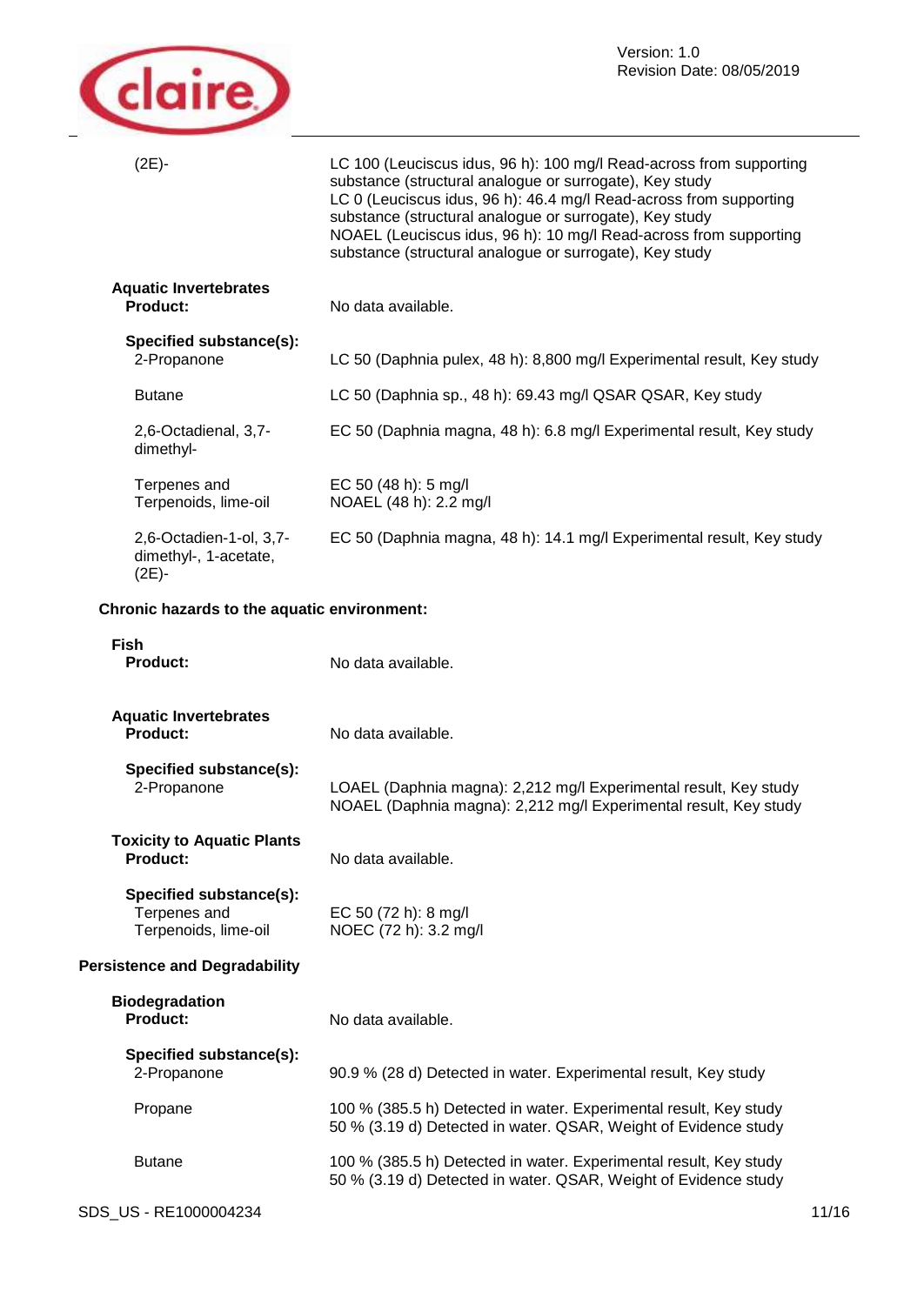

| 2,6-Octadienal, 3,7-<br>dimethyl-                                                           | 85 - 95 % (28 d) Detected in water. Experimental result, Key study                                         |
|---------------------------------------------------------------------------------------------|------------------------------------------------------------------------------------------------------------|
| Terpenes and<br>Terpenoids, lime-oil                                                        | 100 % The product is easily biodegradable.                                                                 |
| 2,6-Octadien-1-ol, 3,7-<br>dimethyl-, 1-acetate,<br>(2E)-                                   | > 70 % (28 d) Detected in water. Experimental result, Key study                                            |
| <b>BOD/COD Ratio</b><br>Product:                                                            | No data available.                                                                                         |
| <b>Bioaccumulative potential</b><br><b>Bioconcentration Factor (BCF)</b><br><b>Product:</b> | No data available.                                                                                         |
| Specified substance(s):<br>2-Propanone                                                      | Haddock, adult, Bioconcentration Factor (BCF): 0.69 Aquatic sediment<br>Experimental result, Not specified |
| 2,6-Octadienal, 3,7-<br>dimethyl-                                                           | Bioconcentration Factor (BCF): 89.72 Aquatic sediment Estimated by<br>calculation, Key study               |
| Partition Coefficient n-octanol / water (log Kow)<br><b>Product:</b>                        | No data available.                                                                                         |
| Specified substance(s):<br>Terpenes and<br>Terpenoids, lime-oil                             | Log Kow: 4.38                                                                                              |
| <b>Mobility in soil:</b>                                                                    | No data available.                                                                                         |
|                                                                                             | Known or predicted distribution to environmental compartments                                              |
| 2-Propanone                                                                                 | No data available.                                                                                         |
| Propane                                                                                     | No data available.                                                                                         |
| <b>Butane</b>                                                                               | No data available.                                                                                         |
| 2,6-Octadienal, 3,7-<br>dimethyl-                                                           | No data available.                                                                                         |
| Terpenes and Terpenoids,<br>lime-oil                                                        | No data available.                                                                                         |
| 2,6-Octadien-1-ol, 3,7-<br>dimethyl-, 1-acetate, (2E)-                                      | No data available.                                                                                         |
| Other adverse effects:                                                                      | No data available.                                                                                         |
| 13. Disposal considerations                                                                 |                                                                                                            |
| <b>Disposal instructions:</b>                                                               | Wash before disposal. Dispose to controlled facilities.                                                    |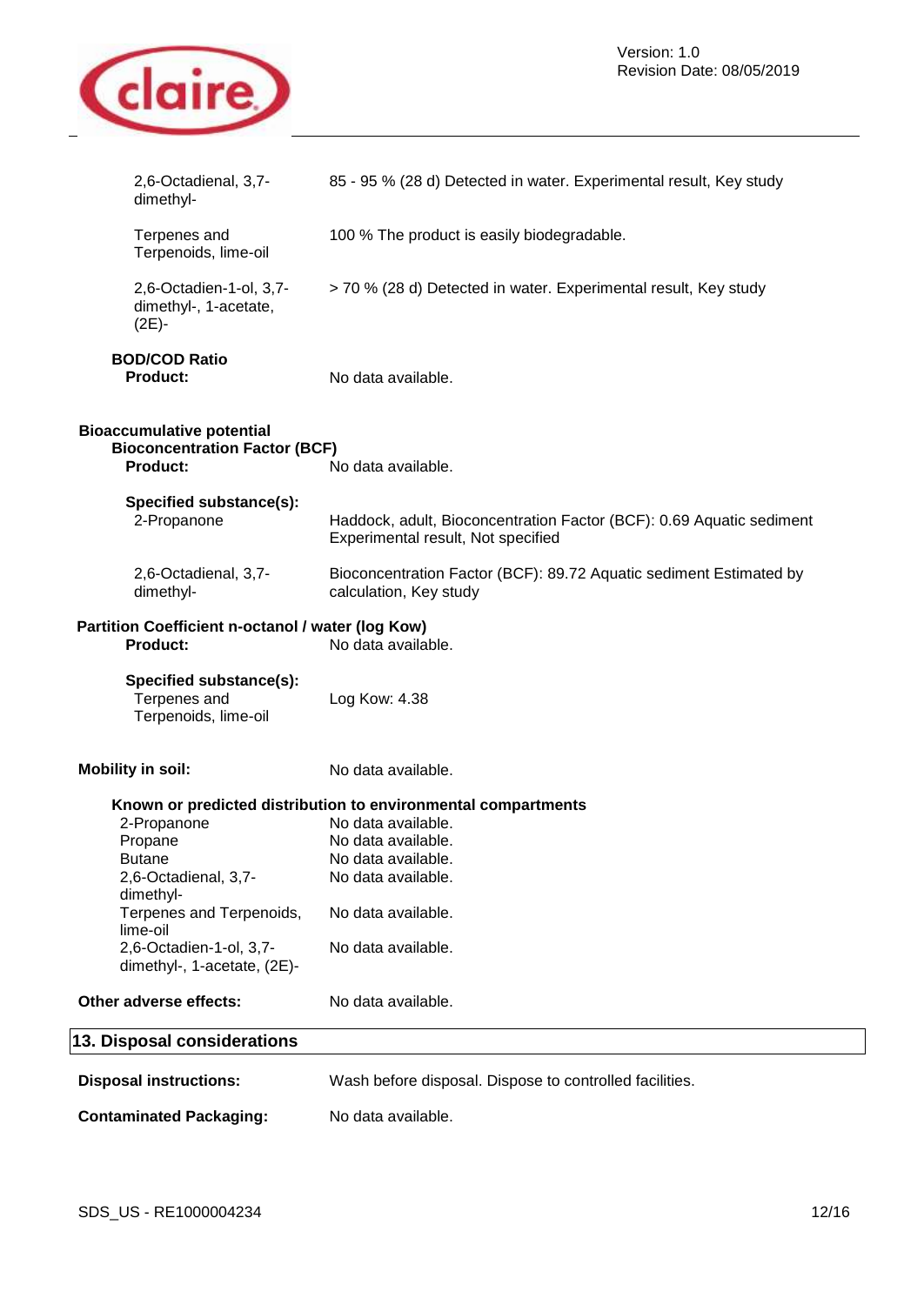

# **14. Transport information**

| DOT         |                                             |                          |
|-------------|---------------------------------------------|--------------------------|
|             | <b>UN Number:</b>                           | <b>UN 1950</b>           |
|             | <b>UN Proper Shipping Name:</b>             | Aerosols, flammable      |
|             | <b>Transport Hazard Class(es)</b>           |                          |
|             | Class:                                      | 2.1                      |
|             | Label(s):                                   |                          |
|             | Packing Group:                              | Ш                        |
|             | <b>Marine Pollutant:</b>                    | No                       |
|             | Environmental Hazards:                      | No                       |
|             | Marine Pollutant                            | No.                      |
|             |                                             |                          |
|             | Special precautions for user:               | Not regulated.           |
| <b>IMDG</b> |                                             |                          |
|             | UN Number:                                  | UN 1950                  |
|             | <b>UN Proper Shipping Name:</b>             | Aerosols, flammable      |
|             | <b>Transport Hazard Class(es)</b><br>Class: | 2                        |
|             | $Label(s)$ :                                |                          |
|             | EmS No.:                                    |                          |
|             | Packing Group:                              |                          |
|             |                                             |                          |
|             | <b>Environmental Hazards:</b>               | No                       |
|             | Marine Pollutant                            | No.                      |
|             | Special precautions for user:               | Not regulated.           |
| <b>IATA</b> |                                             |                          |
|             | <b>UN Number:</b>                           | <b>UN 1950</b>           |
|             | Proper Shipping Name:                       | Aerosols, flammable      |
|             | Transport Hazard Class(es):                 |                          |
|             | Class:                                      | 2.1                      |
|             | Label(s):                                   | $\overline{\phantom{0}}$ |
|             | Packing Group:                              |                          |
|             |                                             |                          |
|             | Environmental Hazards:                      | <b>No</b>                |
|             | <b>Marine Pollutant</b>                     | No                       |
|             | Special precautions for user:               | Not regulated.           |
|             |                                             |                          |

# **15. Regulatory information**

# **US Federal Regulations**

**Restrictions on use:** Not known.

## **TSCA Section 12(b) Export Notification (40 CFR 707, Subpt. D) US. OSHA Specifically Regulated Substances (29 CFR 1910.1001-1050)**  None present or none present in regulated quantities.

# **CERCLA Hazardous Substance List (40 CFR 302.4):**

**Chemical Identity Reportable quantity** 

SDS\_US - RE1000004234 13/16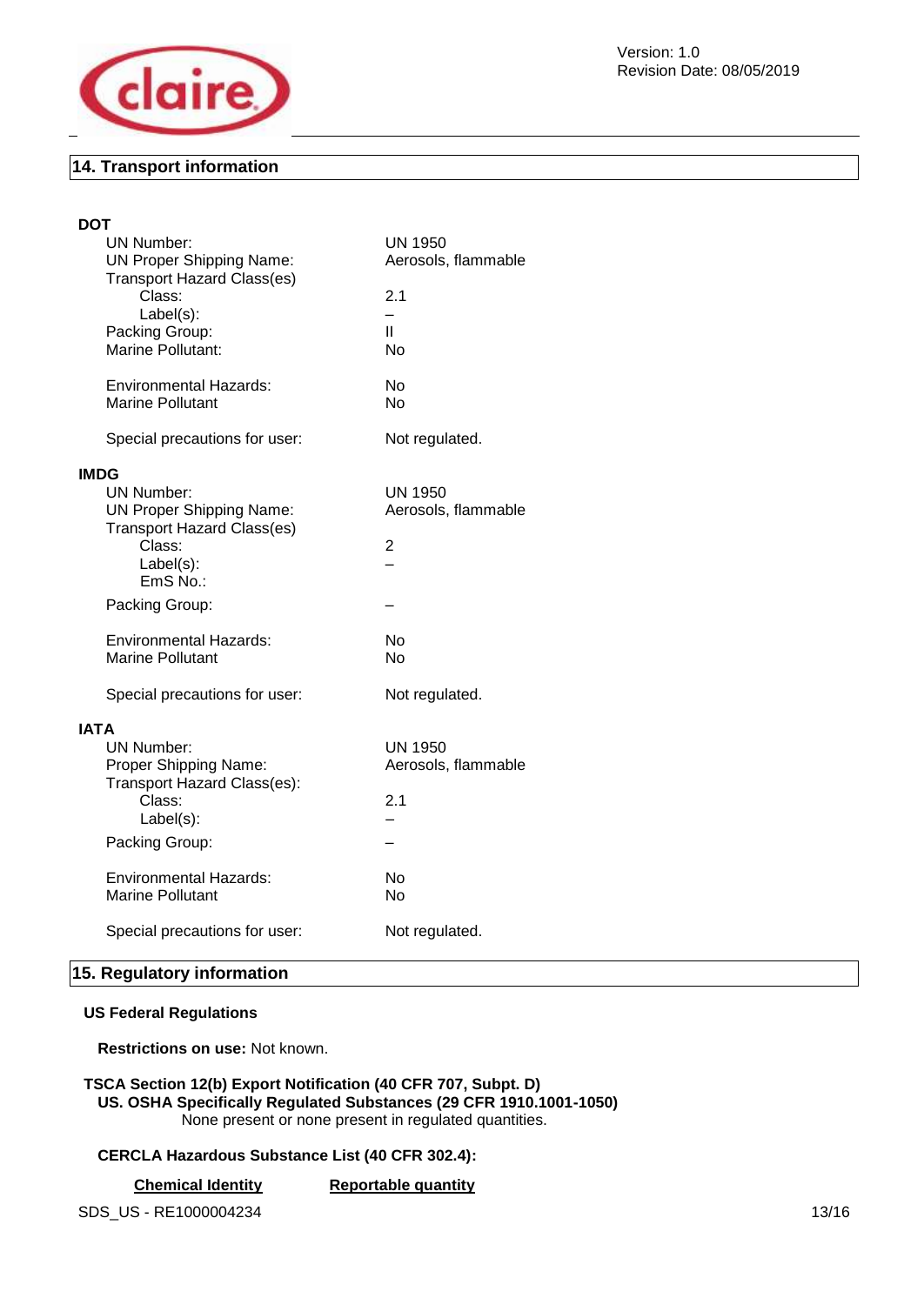

| 2-Propanone             | lbs. 5000 |
|-------------------------|-----------|
| Propane                 | Ibs. 100  |
| <b>Butane</b>           | Ibs. 100  |
| Ethanol, 2,2'-iminobis- | Ibs. 100  |

# **Superfund Amendments and Reauthorization Act of 1986 (SARA)**

## **Hazard categories**

Fire Hazard Immediate (Acute) Health Hazards Flammable aerosol Serious Eye Damage/Eye Irritation Skin sensitizer Specific Target Organ Toxicity - Single Exposure

#### **SARA 302 Extremely Hazardous Substance**

|                          | Reportable |                                    |
|--------------------------|------------|------------------------------------|
| <b>Chemical Identity</b> | quantity   | <b>Threshold Planning Quantity</b> |
| 2-Propanone              |            |                                    |

#### **SARA 304 Emergency Release Notification**

| <b>Chemical Identity</b> |         |          | Reportable quantity |
|--------------------------|---------|----------|---------------------|
| 2-Propanone              |         |          | lbs. 5000           |
| Propane                  |         | lbs. 100 |                     |
| <b>Butane</b>            |         | lbs. 100 |                     |
| Ethanol,                 | $2-(2-$ |          |                     |
| ethoxyethoxy)-           |         |          |                     |
| Ethanol, 2,2'-iminobis-  |         | lbs. 100 |                     |

# **SARA 311/312 Hazardous Chemical**

| <b>Chemical Identity</b>                               | <b>Threshold Planning Quantity</b> |                                                     |
|--------------------------------------------------------|------------------------------------|-----------------------------------------------------|
| 2-Propanone                                            | 10000 lbs                          |                                                     |
| Propane                                                | 10000 lbs                          |                                                     |
| <b>Butane</b>                                          | 10000 lbs                          |                                                     |
| 2,6-Octadienal, 3,7-<br>dimethyl-                      | 10000 lbs                          |                                                     |
| Terpenes and Terpenoids,<br>lime-oil                   | 10000 lbs                          |                                                     |
| 2,6-Octadien-1-ol, 3,7-<br>dimethyl-, 1-acetate, (2E)- | 10000 lbs                          |                                                     |
| Ethanol, 2,2',2"-nitrilotris-                          | 10000 lbs                          |                                                     |
| Phenol, 2,6-bis(1,1-<br>dimethylethyl)-4-methyl-       | 10000 lbs                          |                                                     |
| Ethanol, 2,2'-iminobis-                                | 10000 lbs                          |                                                     |
| <b>SARA 313 (TRI Reporting)</b>                        |                                    |                                                     |
|                                                        | <b>Reporting</b><br>threshold for  | <b>Reporting threshold for</b><br>manufacturing and |
| <b>Chemical Identity</b>                               | other users                        | processing                                          |
| Ethanol, $2-(2-$                                       | N230 lbs                           | N230 lbs.                                           |

## **Clean Air Act (CAA) Section 112(r) Accidental Release Prevention (40 CFR 68.130): Clean Water Act Section 311 Hazardous Substances (40 CFR 117.3) US State Regulations**

#### **US. California Proposition 65**

This product contains chemical(s) known to the State of California to cause cancer and/or to cause birth defects or other reproductive harm.

ethoxyethoxy)-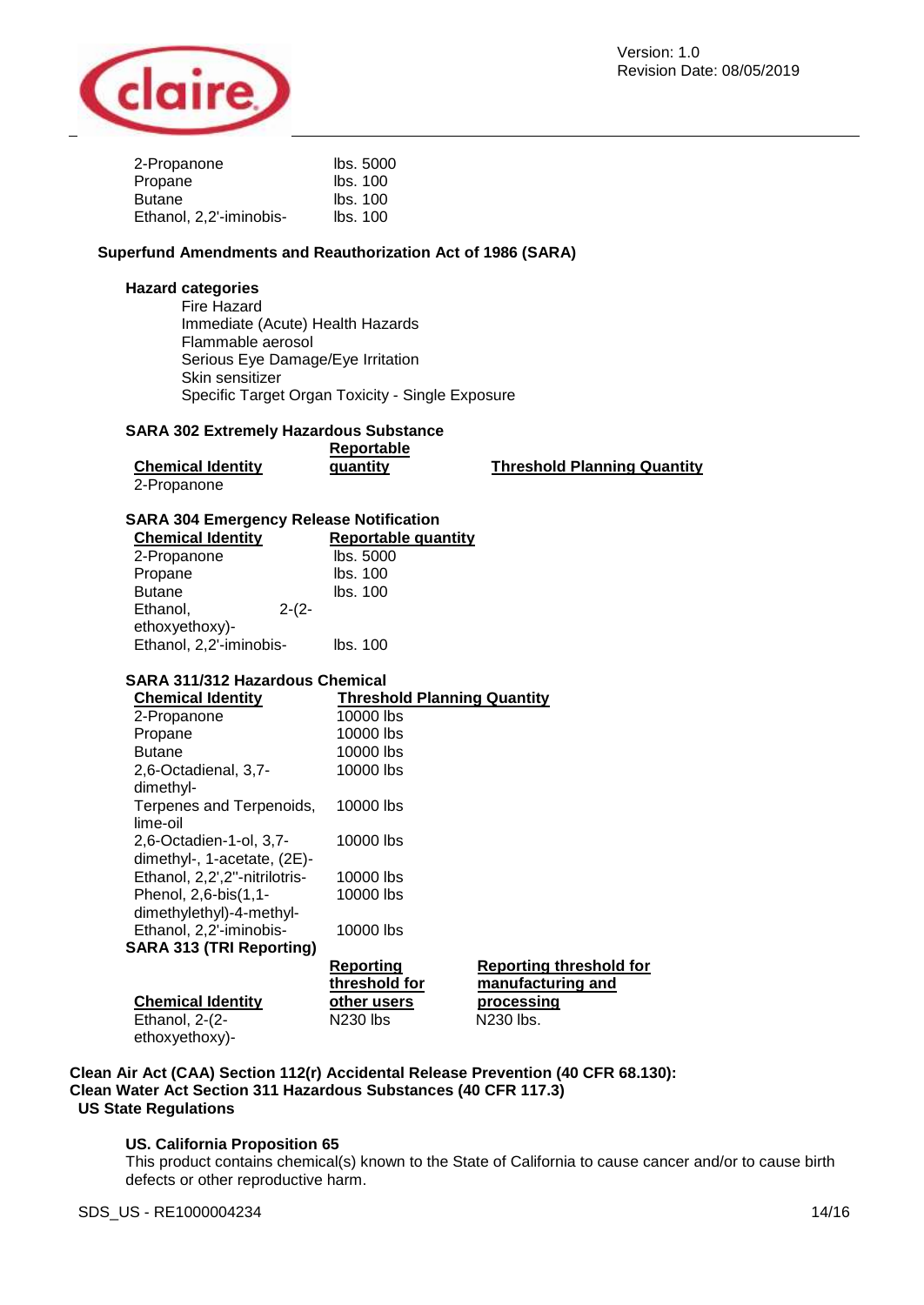

Ethanol, 2,2'-iminobis- Carcinogenic. 07 2012

# **US. New Jersey Worker and Community Right-to-Know Act**

**Chemical Identity**  2-Propanone Propane Butane Ethanol, 2-(2-ethoxyethoxy)-

# **US. Massachusetts RTK - Substance List**

No ingredient regulated by MA Right-to-Know Law present.

# **US. Pennsylvania RTK - Hazardous Substances**

**Chemical Identity**  2-Propanone Propane Butane Ethanol, 2-(2-ethoxyethoxy)-

#### **US. Rhode Island RTK**

No ingredient regulated by RI Right-to-Know Law present.

# **International regulations**

# **Montreal protocol**

Not applicable

**Stockholm convention** 

Not applicable

#### **Rotterdam convention**

Not applicable

# **Kyoto protocol**

Not applicable